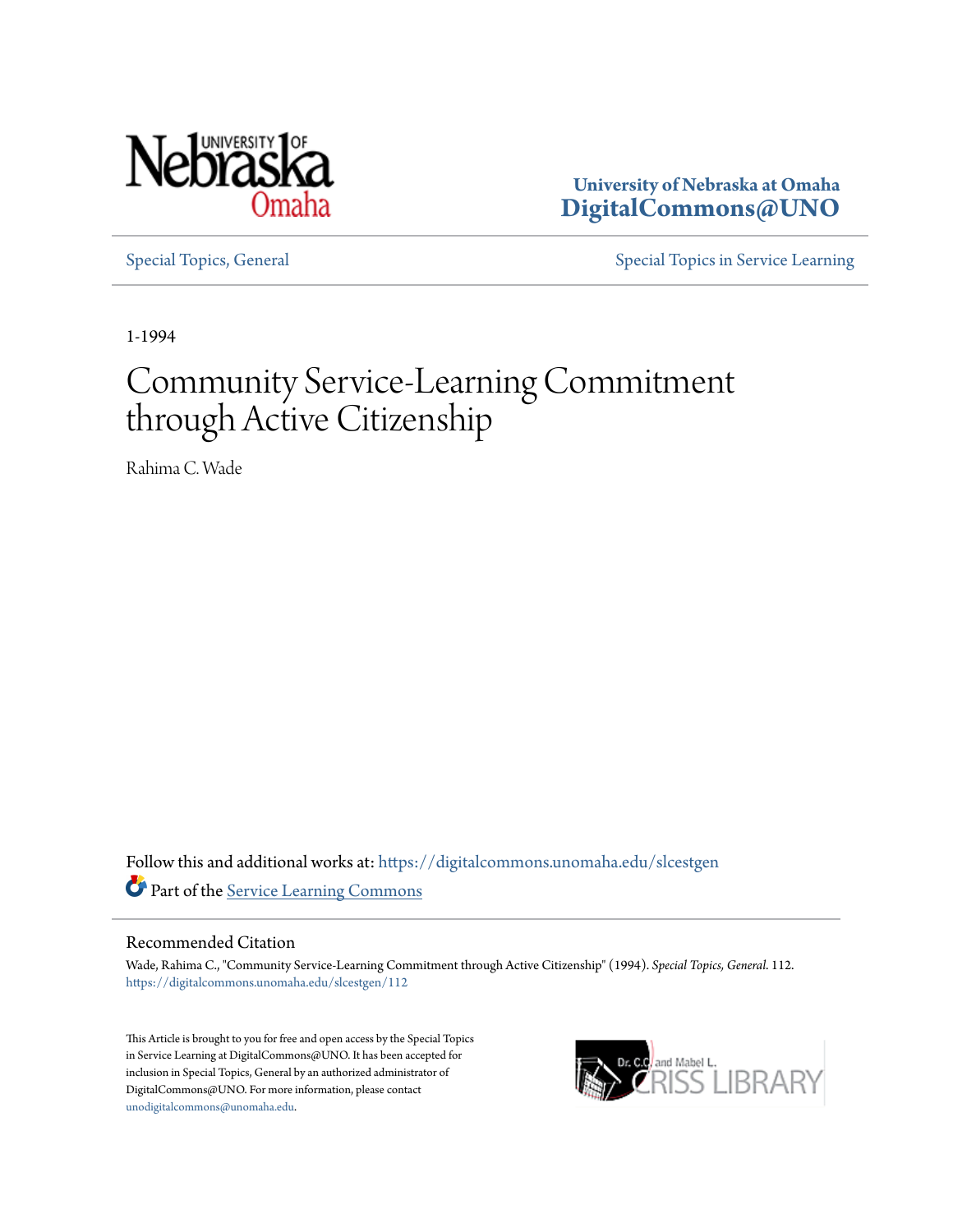# PULL-OUT <u>feature</u>

# Community Service-Learning *Commitment through Active Citizenship*

Rohimo C. Wode

nita, Marlene, Liza, and<br>David are committed to<br>empowering their students to<br>work for community improvement nita, Marlene, Liza, and David are committed to empowering their students to and social justice through projects that focus on environmental protection, the isolation of senior citizens, the needs of the homeless, and animal rights, Each Friday, David's fourth-grade class cares for the animals at the local animal shelter and publicizes animal rights issues in the community. Liza's thirdgraders bake and deliver bread every month to the local soup kitchen. Marlene's fifth-graders are creating a Vaudeville Show using songs they are learning from the residents of a local retirement residence. Anita's sixth-graders are working to reestablish a prairie in a nearby park. They, like many other teachers from suburbs and .cities nationwide, belIeve that the social studies' professed goal of active citizenship is best developed not just through reading a textbook but also through practical, handson experiences in which students identify community needs, develop action plans, and put their ideas into practice. Their students are developing firsthand knowledge about what it means to make a difference; at the same time they are learning valuable personal, social, and academic skills.

While community service is a long standing tradition in

American society, the more recent idea of community service-learning - integrating meaningful service to one's school or community with academic learning and structured reflection (Cairn & Kielsmeier,  $1991$  - has engendered great interest in the educational arena. A number of studies and reports on educational change have called for youth service initiatives (Boyer, 1983; Carnegie Council on Adolescent Development, 1989; Goodlad, 1984; Harrison, 1986). These appeals have been supported by millions of dollars of federal funding for service-learning programs nationwide (Commission on National and Community Service, 1993). Research on community service-learning has revealed many potential benefits for students, including increased self-esteem and self-efficacy, enhanced motivation and interest in school, and greater academic achievement and social responsibility (Conrad & Hedin, 1991; Wade, 1993).

While many educators are recognizing the benefits of community service-learning, both preservice and inservice teachers are concerned about the "how-to's" of planning an effective service-Ieaming project that meets both community needs and curriculum objectives. The following recommendations are based on service-learning curricula as well as the experiences

of over fifty teachers in our local school district's service.learning program.

#### *Getting Started*

In beginning a service-learning project, three tasks are essential: deciding on a community need or problem, choosing a service project, and developing a plan for integrat· ing the service with curricular goals and objectives.

#### *Identifying a Problem*

The best service-learning projects involve ideas not only from the teacher and students, but input from the local community as well. Here are some of the many ways to identify a community need or problem with students:

• Conduct a survey in the community, local neighborhood, or school.

• Telephone local service providers or invite them to class to speak with students.

• Have students develop a vision of an ideal community or world and then discuss what would need to be changed to make their visions a reality.

• Read the local newspapers and cut out articles on community problems.

• IAok through the Yellow Pages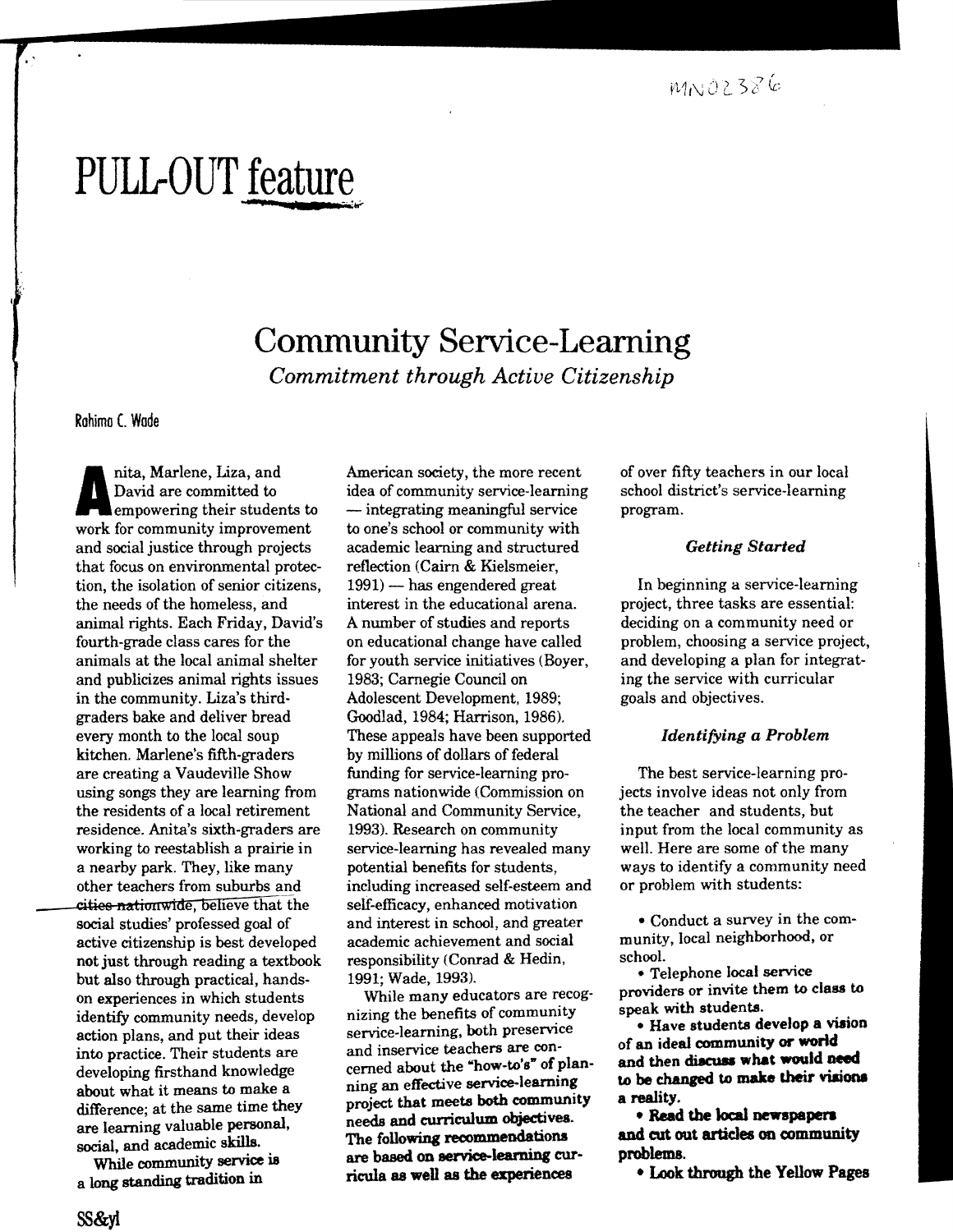

### PULL-OUT feature

for agencies that focus on social and environmental issues.

• Have students attend city council, school board, or United Way meetings and return to class with ideas to discuss.

• Have students identify personal skills, talents, knowledge, or hobbies that might be used to help others.

• Talk to senior citizens or homeless people about both needs and project ideas. If possible, find a way to include service recipients in the project from the beginning to its completion.

#### *Choosing the Project*

After deciding on a problem or need, the next step is to choose a service-learning project. Ideally, service projects will be more than one-time events. Projects that are carried out over a few months or the entire school year are more likely to lead to students' longterm commitment to work for social and environmental change in their communities.

After the class has chosen a need or a problem, brainstorm ideas for projects. If there are specific limits in terms of time, transportation, or funding, specify these at the beginning. Also consider the ages and skills of the students and how much outside help or resources projects will involve. Ideas for many excellent service projects can be found in the curriculum resources listed at the end of this article. Encourage students to work toward consensus on a project idea, or, if need be, to vote on a project to which they can all contribute.

#### *Integrating Service with Academics*

Most elementary teachers teach a variety of subjects. These are just a few of the many ways community service-learning can be integrated within the elementary curriculum.

*• Social Studies* - Discuss with your students the role of civic participation in the social studies. Community activities may involve geography and map skills or learning about local history through interviewing senior citizens, developing a tour guide for historic sites, or renovating an old building.

*• Reading* & *Language Arts*  Surveys, interviews, and questionnaIres Involve both writing and communication skills. Students may engage in library research on the service topic or read children's books on the service theme. They may want to share what they have learned and accomplished through writing plays or reports.

• *Math* – If your service project involves fundraising or needed supplies, students can keep a record of monies raised or spent. Building projects can make use of measurement and computational skills. Information students learn about the service theme can be represented in charts and diagrams.

*• Science* - Environmental projects are often compatible with curricular objectives in science. Students can conduct experiments on the quality of local water sources or learn about local birds and trees to create plans for a bird sanctuary. Creating a butterfly garden at a local nursing home or developing a nature trail in an infrequently used park are also opportunities to combine science and service.

#### *Inviting Collaboration*

The most effective service-learning projects are usually partnerships between teachers, students, and community members. Students should not be just doing good for others; instead, students should work alongside community members and service recipients for mutual empowerment. Think about

who are the best people to involve in the project. Which agencies in the community work on the identified need or problem? Can parents, other teachers, or college practicum students be involved? If additional funding is necessary, local businesses or the school P.TA may be sources of support. Contact your state department of education to find out who is your state coordina. tor for federal community servicefunding. Finally, think about ways to involve the recipients of the service project so that they can become more empowered in identifying or meeting their needs.

• 0' '

When working with a number of individuals on a service-learning activity, clarifY the responsibilities of all those involved. Who will be responsible for collecting supplies or supervising students on community field trips? Who will provide orientation for students and others on needed skills and information to complete the service project? How can students be empowered to be responsible for themselves and their learning in connection with the service activities?

#### *Reflecting on Service*

As students engage in the service project and related academic tasks, it is important for them to reflect on what they are learning about themselves, others, and the act of serving. Students can engage in reflection through journal writing, drawing, discussion, public speaking, creating a photo essay, or writing a newspaper article on the project. The following questions can be used to foster student reflection.

• How is the service-learning project going?

• What is working? What would you like to change?

• What problems have you encountered and what have you done to try to resolve them?

• What have you learned about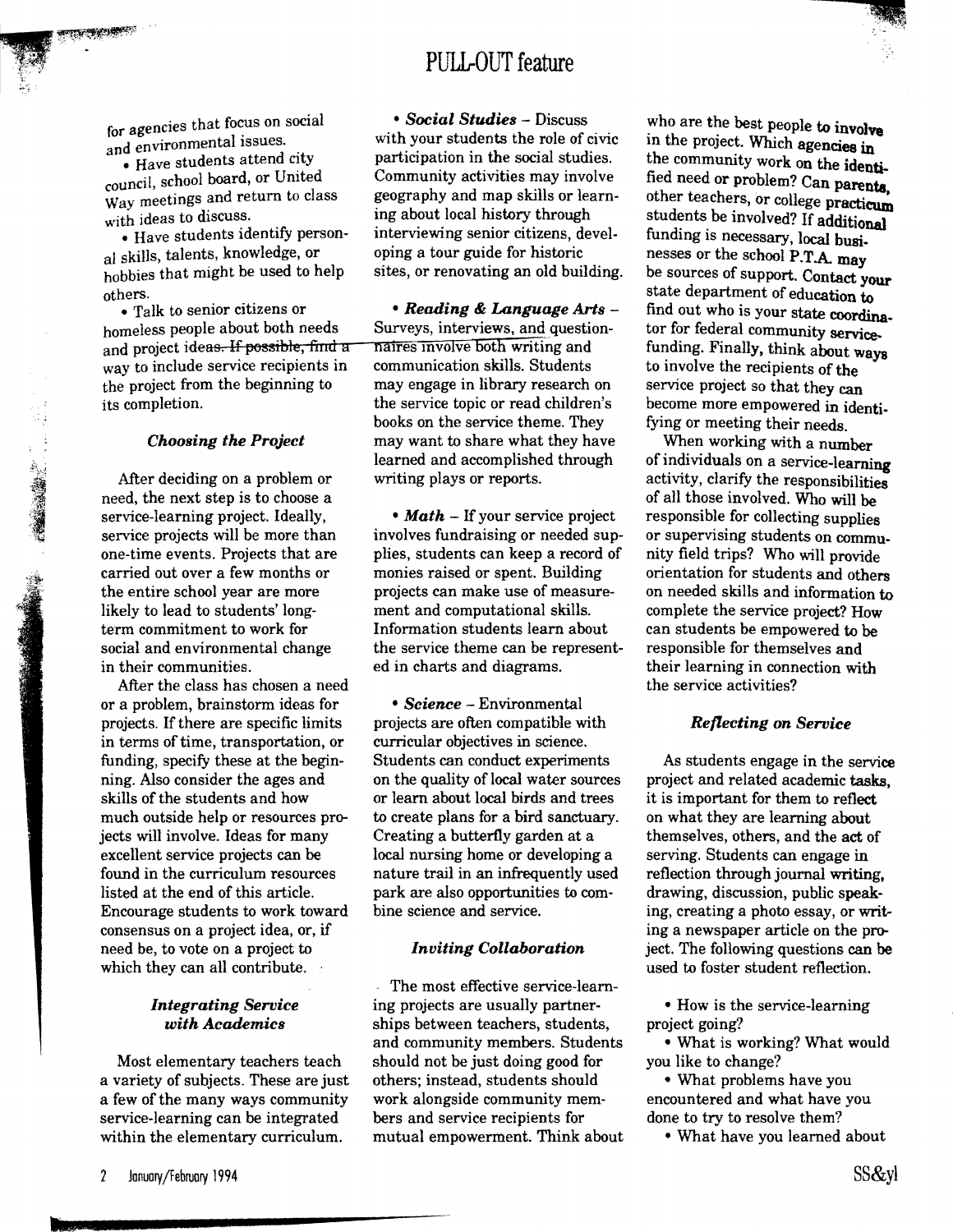## PULL-OUT feature



\

thers through this project? **What have you learned about Belf through this project?** How is this project similar to or *Corent* than what you expected? **What larger social, environ**intal, or political issues are rep**mented in this project?** 

. What would you like to share with others about this project? **What would be an effective** way to share what you have herned?

Reflection is also an important the teacher. The checklist **Table 1 can be used in reflecting** the essential components of a **Tice-learning project.** 

# **Celebrating Service**

**Although the principal intent af a service-learning project is to** meet others' needs in the commu**aity, it is important to take some** time to celebrate the students' collective efforts. Teachers can recogaize students' contributions through certificates, ribbons, a popcorn party, pizza, or an extra recess. Celebrating service reinforces to students that in addition to benefiting others, service contributes to personal fulfillment  $\mathcal{J}_{\mathcal{M}_\mathcal{C}}$  .

#### $Conclusion$

 $\mathcal{P}_{\mathbb{R}^3}$  .

:~-'~:\*\*\*\*\*\*\*\*\*\*\*\*\*\*\*\*\*

**Effective service-learning pro-Jose involve identifying an appro**whate need or problem, choosing **soutable project, integrating the academic** skills, guidstudents in reflection, and service. While planning ning projects takes time **. energy, teachers' efforts are knowing** that they **Analting a difference for their** aunities and their students. the note that "It's fun helping and that "I can enjoy than I think." For **students'** moti**well** as their

empowerment and commitment to social change, community servicelearning is well worth the effort.

### Curriculum Resources on Community Service-learning

- Cairn, R. W., & Coble, T. (1993). *Learning by giving: The K-8 vice learning curriculum guide.*  Roseville, MN: National Youth Leadership Council\*
- Cairn, R. W., & Kielsmeier, J. C. (Eds.). (1991). *Growing hope: A sourcebook on integrating youth lum.*  Roseville, MN: National Youth Leadership Council.\* *service into the school*
- Lewis, B. A. (1991). *The kid's guide to social action.* Minneapolis, MN: Free Spirit Publishing.
- Maryland Student Service Alliance. (1992). *The courage to care. The strength to serve. Draft*  Alliance, 200 West Baltimore *instructional framework*  from Maryland Student Service *schools and middle schools.*  Street, Baltimore, MD 21201. *vice-learning for elementary*  Baltimore: Author. Available
- Novelli, J., & Chayet, B. (1991). *The kids care book: 50 class projects that help kids help others.* NY: Scholastic Professional Books.
- Springfield Public Schools. (1991). *Whole learning through service: A guide for integrating service into the curriculum kindergarten through eighth grade.* Springfield: Author. Available from the Community Service Learning Center, 258 Washington Blvd. Springfield, MA 01108.

\* *The National Youth Leadership Council is a national clearinghouse for service-learning in K-12 schooling. You can contact them at: 1910 West Country Road B, St. Paul, phone: 612-631-3672.* 

### References

- Boyer, E. (1983). *High school: A report on secondary education in America.* h'Y: Harper & Row.
- Cairn, R. W., & Kielsmeier, J. C. (Eds.). (1991). *Growing hope: A sourcebook on integrating youth*  Youth Leadership Council. *lum.*  Roseville, MN: National *service into the school curricu-*
- *ser-*Carnegie Council on Adolescent *youth for the 21st century. points: Preparing American*  Washington, DC: Carnegie Corporation of New York. Development. (1989). *Turning*
- *curricu* munity Service (1993). Commis-Commission on National and Comsion awards 2nd round of grants. *Serve! America: The Newsletter ofthe Commission on National and Community Service,* 2(4),8.
	- *in ser-*72(10),754-757. Conrad, D., & Hedin, D. (1991). School-based community service: What we know from research and theory. *Phi Delta Kappan,* 
		- Goodlad, J. (1984). *A place called school.* NY: McGraw-Hill.
		- Harrison, C. (1986). *Student Service:*  The *new Carnegie unit.* Lawrenceville: Princeton Univ. Press.
		- Wade, R. C. (1993). Social action: Expanding the role of citizenship in the social studies curriculum. *tion*, 29(1), 2-18. *Inquiry in Social Studies: riculum, Research and I nstruc-Cur-*<br>*truc-*<br>nt<br>l<br>l<br>wa.

#### About the Author

*MN* 55113 *or tele-funded Iowa City Community School Professor of Elementary Social Studies at the University of Iowa Rahima*  C. *Wade is Assistant She is coordinator ofa Fund for the Improvement of Post-Secondary Education sponsored community service-learning grant. The grant the Iowa Department ofEducation District Service-Learning Program. involves preservice training in vice-learning in collaboration with ser-*